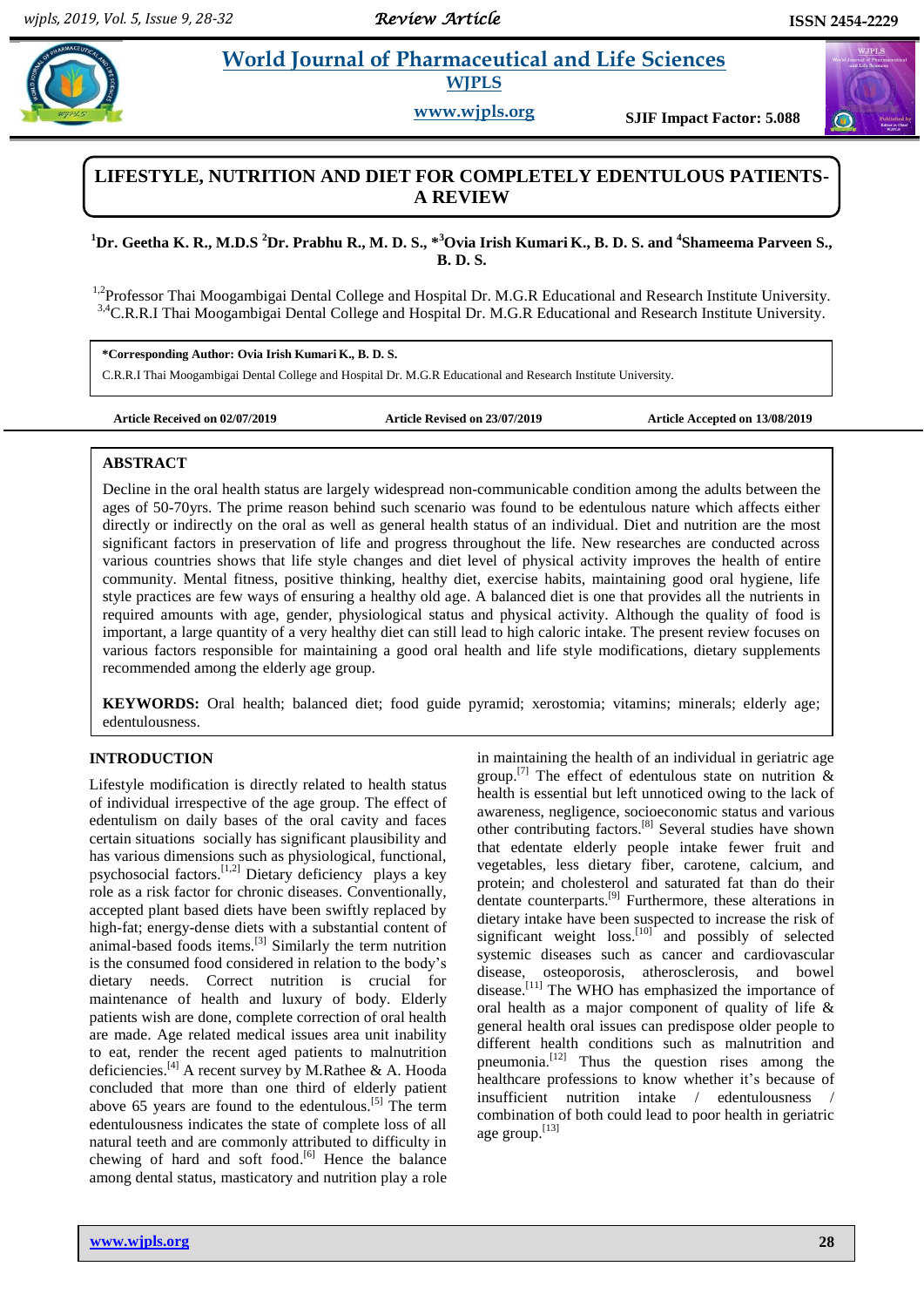#### **Lifestyle of Elderly Patients**

WHO represented impairment because the loss of an anatomic body part; incapacity as being prevented from partaking in everyday activities like Abduction and speaking; handicap as decreased contact with others in society ,likewise the loss of all natural teeth ends up in impairment, incapacity and handicap. Also loss of natural teeth and associated alveolar bone ends up in impairment.<sup>[14]</sup>

#### **Nutritional objectives**

- 1. To create diet this is reliable with the physical, social, psychological and economic background of the patient.
- 2. To provide temporary dietary supportive treatment, directed towards specific goals such as carries control, post operative healing, or soft tissue conditioning.
- 3. To deduce factors peculiar to the denture age group of patients, this may communicate or complicate nutritional therapy.<sup>[15,16]</sup>

#### **Factors affecting nutritional status**

The most common problem faced by the elderly population throughout the world is nutrition. The factors associated with aging process, disease or other medical conditions due to nutritional problems are,

- 1. Physiologic factors
- 2. Functional factors
- 3. Pharmacological factors
- 4. Psychosocial factors

**1. Psychosocial factors:** Elderly people have possibility of life-situational risks like those who living alone, the physically handicapped with insufficient care, isolated by the family members poor socioeconomic status & those with chronic disease and/or restrictive diets, which will increase nutritional risk

**2. Functional factors:** Nutritional status indirectly affects some systemic conditions like arthritis, stroke, and vision or hearing impairment.

**3. Pharmacological factors:** Most of the geriatric population intakes moderate to high dosage drugs daily. Drugs may influence the absorption and utilization of some foods and nutrients. Nutrient deficiencies, weight loss and ultimate malnutrition are caused by the drugs which can leads to anorexia, vomiting, xerostomia, taste loss and interference with nutrient absorption and Utilization.

**4. Physiological factors:** When the elderly people body mass is decreased so, they will be thin and they are under more chances of falling down.<sup>[17]</sup>

### **Oral Factors That Affect Diet & Nutrition Status**

**a) Xerostomia:** Xerostomia is the clinical manifestation of salivary dysfunction caused by fear /anxiety, neuroses, organic brain disorders, and drug therapy. The use of drugs for hypo salivary leads side effects may have deleterious influence on denture bearing tissues. Deficient masticatory performance leads to utilization of more drugs, than those with superior performance.

**b) Changes in oral mucosa:** Increase in age, results in change of mucous membranes of the lips, buccal, palatal tissues and floor of the mouth. The patient's chief complaints is burning sensation, pain and dryness of the mouth or cracks in the lips, altered/loss of sensation of taste ,and also has the history of difficulty in chewing and swallowing. The epithelial membrane is thin and it gets easily injured, heals slowly due to impaired circulation.

**c) Oral infectious conditions:** As the age progress elderly people are more likely to be affected by various oral diseases or conditions such as periodontal diseases, root caries. Periodontal diseases results in tooth loss due to alveolar bone resorption & may be exacerbated by nutritional deficiency.

**d) Sense of taste and smell:** Age-related changes in taste and smell may alter food choice and decrease diet quality in some people. Factors contributing to this reported decreased function may include health disorders, medications, oral hygiene, denture use and smoking. The sense of smell decreases rapidly than sense of taste. Sensory changes can decrease the demand of some foods which causes limited their using up and fall of potential health benefits.<sup>[18]</sup>

### **Balanced Diet**

A balanced diet is one that provides all the nutrients in required amounts and proper proportions. The quantities of food required to meet the nutrient necessity vary with age, gender, physiological status and physical activity. A balanced diet can simply be achieved through a mix of four basic food groups that includes 50% to 60% of the total calories from simple or complex carbohydrates, from protein is 10% to 15% and 20 to 30% from both visible and invisible fat. In addition, a balanced diet should provide other non nutrients, such as dietary fibers, antioxidants, and phytochemicals, which give positive health benefits.<sup>[19]</sup>

### **Nutrient Needs of the Elderly People 1. Importance of Water & Energy**

**Energy requirement**: With increase in age energy constraint decreases in older persons by about 100kcals/decade. RDA for energy: 30kcal/kg/day. RDA for protein: 0.8–1 gram/kg/day. Carbohydrates should symbolize 55-60% of the total calories inspired. More amounts of saturated fats, cholesterol cause several diverticular diseases and obesity so fat consume should be kept low.

**Water:** water is the main element of human blood, which accounts 70% of total body weight and other body fluids. A healthy person will need eight glasses (2l) of water daily. A cross-sectional.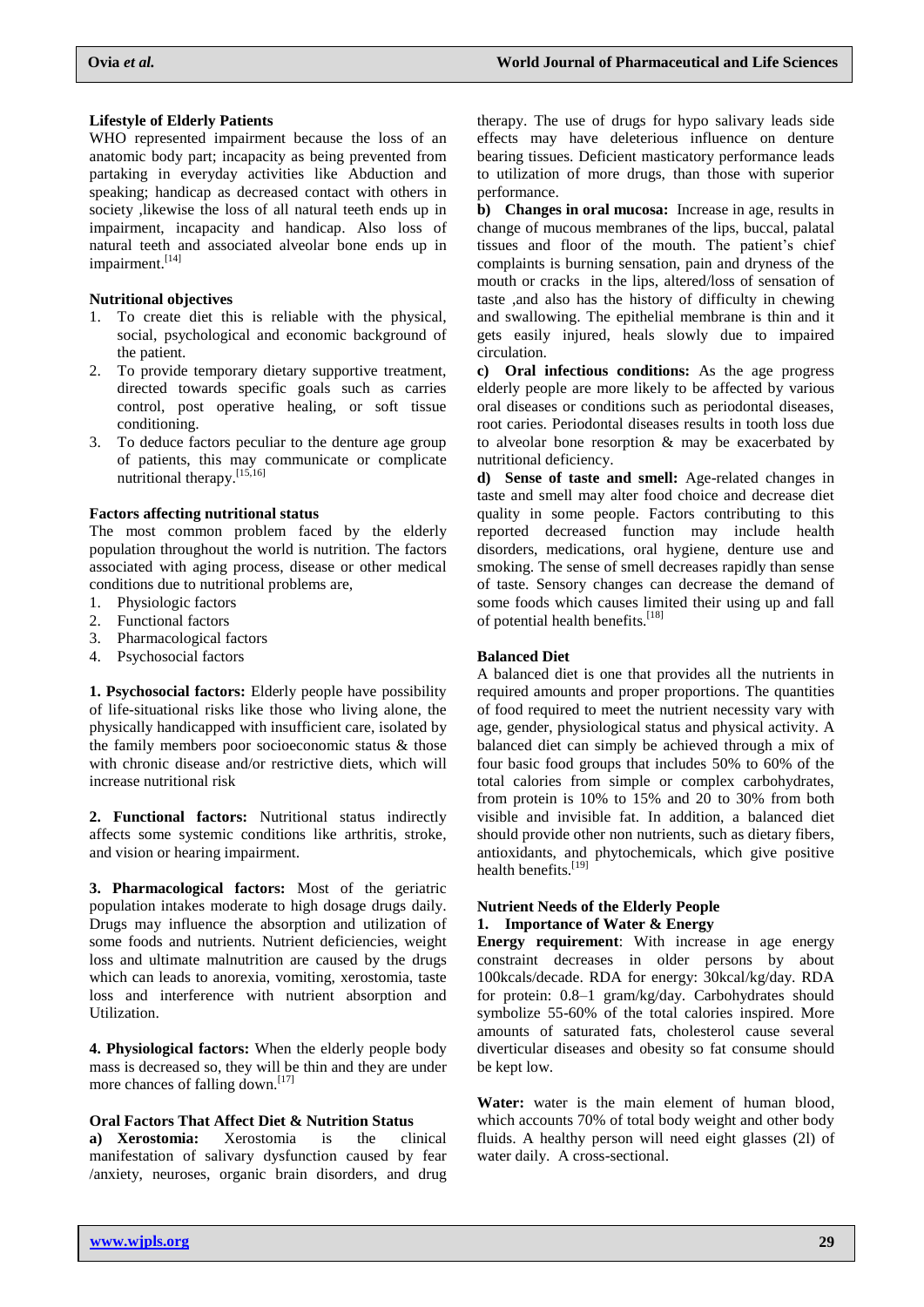Women in average energy consumption level at same age. Deficiency causes dull, parotid gland enlargement, pallor, pale atrophic tongue, spoon nails, pale conjunctiva.

**Calories**: A caloric requirement declines with advancing of age, which is due to reduced energy and a decreased basal metabolic rate. The recommended dietary allowance (RDA), the estimates amount of calories for women is 1600 and for men is 2400.

**Protein**: In geriatric patients, the amount of protein required increases which is must for denture wearers. Decreased in skeletal muscle mass is due to decreased intake of protein. The recommended allowance for proteins, for persons at the age of 51 and above, is 0.8-g protein/kg body weight per day.

**Carbohydrates:** Carbohydrates are the major mechanism of the diet other than fats and protein. It is the most important and quick source of energy. It provisions 70 - 80 % of energy requirement to the body. The elderly person intake a large proportions of their calories as carbohydrates, probably at the expense of protein, due to their low cost, ability to be stored without refrigeration and easiness of preparation. The recommended range of ingestion is 50 to 60 per cent of total calories. The average 1800 calories diet should contain between 210 to 290 grams of carbohydrates each day, which is equal to 45 to 65 percent of your daily calories.[20]

## **Types of Carbohydrates**

- 1. Complex: Vegetables, grains and legumes.
- 2. Nutrient poor simple: Sugars
- 3. Nutrient rich simple: Fruit, milk
- 4. Fiber: Whole grains, vegetables, fruit and legumes.

| <b>Vitamins</b> | Recommended daily allowance | <b>Sources of vitamins</b>                                             |
|-----------------|-----------------------------|------------------------------------------------------------------------|
| Thiamine        | 1mg/day                     | Wholegrain, cereals, nuts, legumes, green                              |
|                 |                             | Leafy vegetables, organ meats, pork, liver and eggs.                   |
| Niacin          | $6.5 - 7.2$ mg/day          | Foods of animal origin.                                                |
| Riboflavin      | 1.2mg/day                   | Flesh foods, poultry, dairy products, legumes, nuts and green leafy    |
|                 |                             | vegetables.                                                            |
| Pyridoxine      | 2mg/day                     | Meat, Fish, Poultry, Pulses, Nuts and wheat.                           |
| Folic acid      | $200$ ug/day                | Leafy vegetables, fruits and yeasts, cereals, and pulses.              |
| Vitamin B12     | $2.4$ ug/day                | Liver, meat, egg, and milk are good sources.                           |
| Vitamin C       | 40mg/day                    | Fresh amla, citrus fruits, guava, banana and certain vegetables like   |
|                 |                             | tomatoes.                                                              |
| Vitamin A       | $600$ mg/day                | Fruits and vegetables green or deep yellow/orange in color, like green |
|                 |                             | leafy vegetables, carrot, tomatoes, sweet potatoes, papaya, mango etc. |
| Vitamin D       | $5u$ g/day                  | Sun exposure, fortified dairy products.                                |

# **Table: 1 Daily Requirement of Vitamins.**

### **Table 2: Minerals.**

| <b>Minerals</b> | Recommended daily allowance | <b>SOURCES OF MINERALS</b>                                      |
|-----------------|-----------------------------|-----------------------------------------------------------------|
| Calcium         | $1000$ mg/day               | Almond ,rice ,coconut ,hemp milks, canned seafood with bones    |
|                 |                             | Dairy products, fortified cereals & juices, Green vegetables    |
|                 |                             | (spinach, kale, broccoli)Tofu                                   |
| Chromium        | 120mcg/day                  | Broccoli, fruits (e.g.: apple & banana), Grape and orange juice |
|                 |                             | Meats, Spices, Turkey, Whole grains.                            |
| Copper          | 2mg/day                     | Chocolate, cocoa, Lentils, Nuts and seeds, Organ meats (e.g.    |
|                 |                             | liver), Whole grains.                                           |
| <b>I</b> odine  | $150 \text{mcg/day}$        | Breads and cereals, potatoes                                    |
|                 |                             | Dairy products, Iodized salt, seafood, seaweed, turkey.         |
| <b>Iron</b>     | $18 \text{ mg/day}$         | Beans, Dark green vegetables, Meats, Poultry, Raisins, Sea      |
|                 |                             | foods, Whole grain, Enriched Cereals and breads.                |
|                 | $400$ mg/day                | Avocado, Bananas, Beans, peas, Dairy products, Green leafy      |
| Magnesium       |                             | vegetables, Nut and pumpkin seeds, Potatoes, Raisins, Wheat,    |
|                 |                             | Whole grains.                                                   |
| Manganese       | $2 \text{ mg/day}$          | Beans, nuts, pineapple, sweet potato, pollen grains.            |
| Molybdenum      | $75 \text{ meg/day}$        | Beans, peas,, nuts, pollen grains                               |
| Phosphorous     | $1000$ mg/day               | Beans, peas , dairy products, meats, nuts and seeds, sea food   |
|                 |                             | , enriched cereals and breads                                   |
| Potassium       | $3500$ mg/day               | Bananas, beet greens, juices, tomato, milk, potatoes, prunes    |
|                 |                             | , spinach, white beans, yogurt                                  |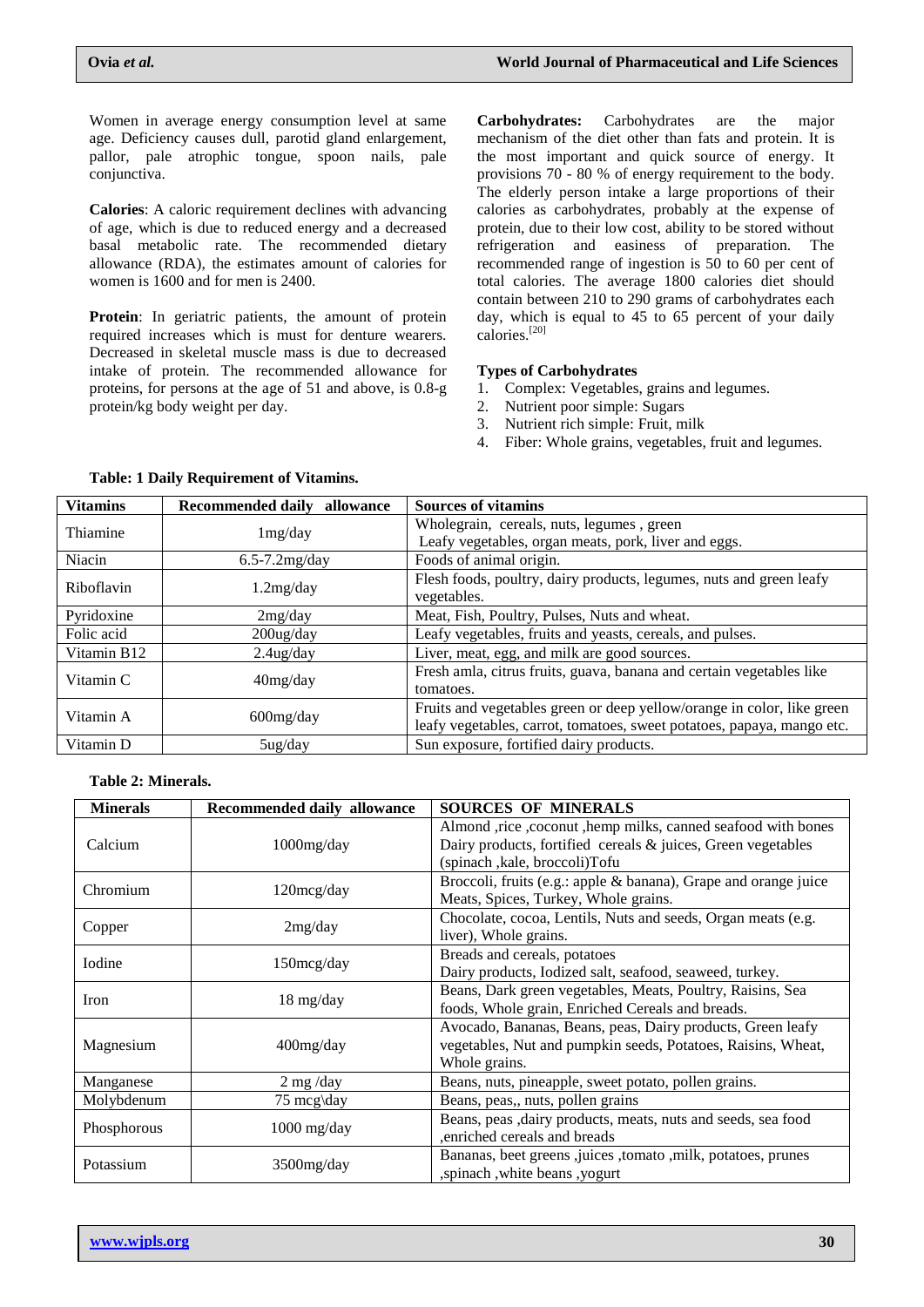| Selenium | $70 \text{mcg/day}$ | Eggs, Pasta and rice, Meats, Nuts, Poultry, Sea foods                                                                                     |
|----------|---------------------|-------------------------------------------------------------------------------------------------------------------------------------------|
| Sodium   | $2400$ mg/day       | Breads and rolls, Cheese, Cold cuts and cured meats, mixed<br>meat dishes, pizza, poultry, sandwiches, savory snacks, soups<br>table salt |
| Zinc     | 15mg/day            | Beans and peas, beef, dairy products fortified cereals, nuts, sea<br>food pollen grains.                                                  |

**Food Pyramid**



**Orginal Food Guide Pyramid** 

A new food pyramid has been considered for people aged 70 years and above, to reflect the sole needs of older people.<sup>[21]</sup> The U.S. Department of Agriculture has proposed the Food Guide Pyramid at the year of 1992. This replaces the former basic four models of milk, fruits and vegetables, and grains. The pyramid now contains six categories:

Category 1 - Bread, cereal, rice, pasta, Chapatti,

- Category 2 Vegetables.
- Category 3 Fruits.
- Category4 Milk, yogurt, Cheese,

Category5 - Meat, poultry, dry beans, eggs, and nuts, fish Category6 - Fats and sweets.

# **CONCLUSION**

The geriatric population, being a very important asset for society, their experience and guidance in real life is indispensable. One of the most important factors of a satisfactory prosthetic service is the nutrition of the patient. Dietary supplements and nutritional diets are suggested to be followed to maintain the health of patients throughout the track of their treatment for prosthetic restorations. Nutritional content and dietary steering ought to allotted at the time of identification and



Modified Food Pyramid for 70+ Adults

#### Figure: 3 Figure: 4

it may be incorporated whereas treatment coming up with. Several plate failures square measure the results of nutritional deficiencies. A healthy balance diet ought to be incorporated for all senior patients.

# **ACKNOWLEDGEMENT**

I would like to acknowledge Dr. Vasumathi, lecturer, department of public health dentistry for her continuous support towards the journal.

**Conflict of Interest:** None Declared.

# **REFERENCES**

- 1. Sandstead HH. Nutrition in the elderly Gerodontic 1987 nutrition and dietary counsel J Prosthet Dent counsel, 1987; 57: 631.7.
- 2. Effect of edentulism on general health and qquality of life. In Drug Invention Today April, 2018; 10(4): 549-553.
- 3. Diet, nutrition, and the prevention of chronic diseases. Report of a WHO Study Group. Geneva, World Health Organization, W.H.O Technical Report Series, No.797, 1990.